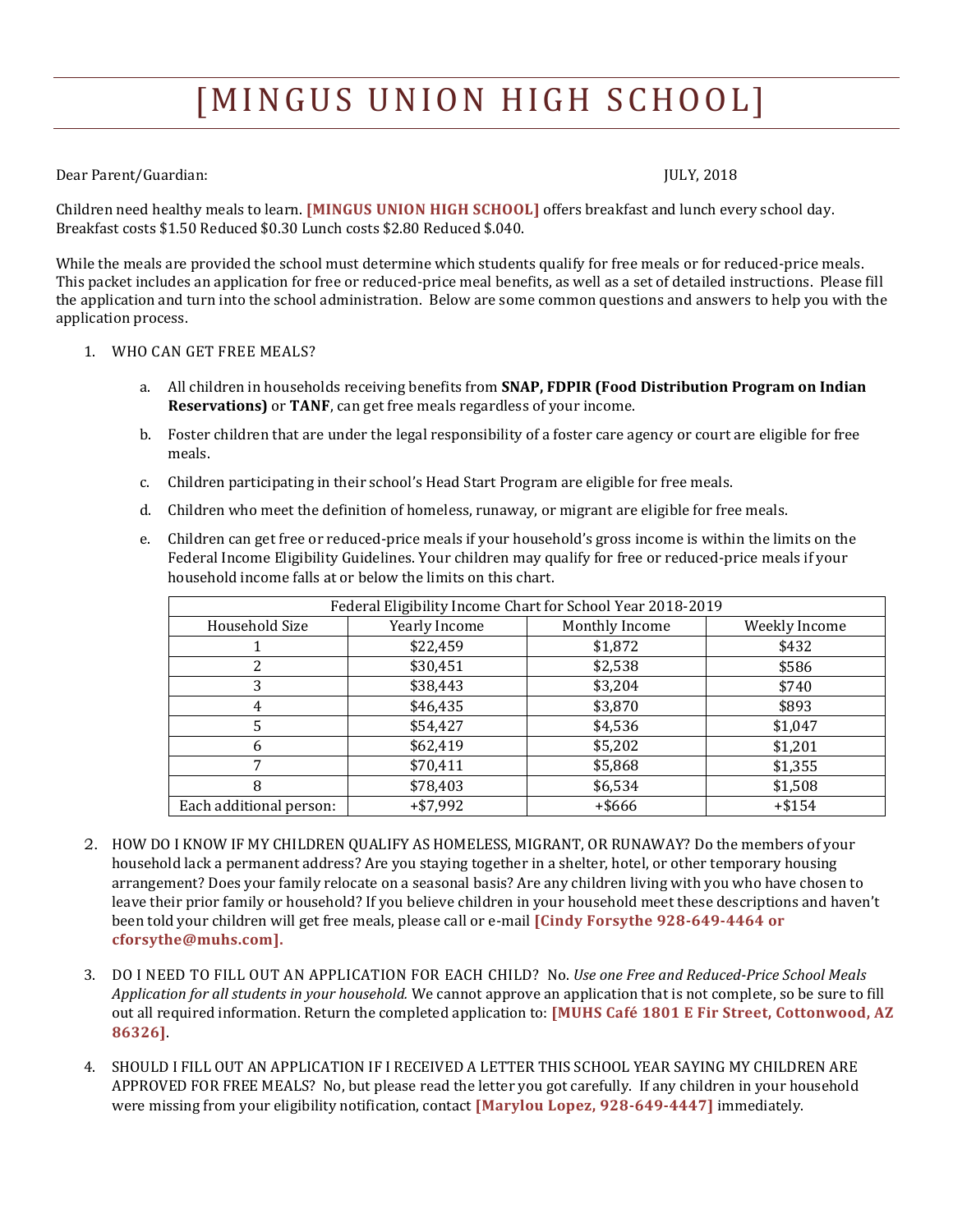### 5. CAN I APPLY ONLINE? **[yes]**

Yes! You are encouraged to complete an online application instead of a paper application if you are able. The online application has the same requirements and will ask you for the same information as the paper application. Visit **[mingusunionhighschool.com]** to begin. OR **[To learn more about the online application process, contact [Marylou Lopez, 928-649-4447] if you have any questions about the online application.**

- 6. MY CHILD'S APPLICATION WAS APPROVED LAST YEAR. DO I NEED TO FILL OUT ANOTHER ONE? **Yes**. Your child's application is only good for the **first 30** days of school year, last year's applications will **expire,** [**9/12/2018]**. You must send in a new application unless the school told you that your child is eligible for the new school year. If you do not send in a new application that is approved by the school or you have not been notified that your child is eligible for free meals, your child will be charged the full price for meals. On **9/13/2018**
- 7. I GET WIC. CAN MY CHILD(REN) GET FREE MEALS? Children in households participating in WIC may be eligible for free or reduced-price meals. Please fill out an application.
- 8. WILL THE INFORMATION I GIVE BE CHECKED? Yes. We may also ask you to send written proof of the household income you report.
- 9. IF I DON'T QUALIFY NOW, MAY I APPLY LATER? Yes, you may apply at any time during the school year. For example, children with a parent or guardian who becomes unemployed may become eligible for free and reducedprice meals if the household income drops below the income limit.
- 10. WHAT IF I DISAGREE WITH THE SCHOOL'S DECISION ABOUT MY APPLICATION? You should talk to school officials. You also may ask for a hearing by calling or writing to: **[Superintendent Dr. Penny Hargrove, 1801 E Fir Street, Cottonwood AZ, 86326 (928-634-8901) Ext.8640***.*
- 11. MAY I APPLY IF SOMEONE IN MY HOUSEHOLD IS NOT A U.S. CITIZEN? Yes. You, your children, or other household members do not have to be U.S. citizens to apply for free or reduced-price meals.
- 12. WHAT IF MY INCOME IS NOT ALWAYS THE SAME? List the amount that you normally receive. For example, if you normally make \$1000 each month, but you missed some work last month and only made \$900, put down that you made \$1000 per month. If you normally get overtime, include it, but do not include it if you only work overtime sometimes. If you have lost a job or had your hours or wages reduced, use your current income.
- 13. WHAT IF SOME HOUSEHOLD MEMBERS HAVE NO INCOME TO REPORT? Household members may not receive some types of income we ask you to report on the application, or may not receive income at all. Whenever this happens, please write a 0 in the field. However, if any income fields are left empty or blank, those will also be counted as zeroes. Please be careful when leaving income fields blank, as we will assume you meant to do so.
- 14. WE ARE IN THE MILITARY. DO WE REPORT OUR INCOME DIFFERENTLY? Your basic pay and cash bonuses must be reported as income. If you get any cash value allowances for off-base housing, food, or clothing, it must also be included as income. However, if your housing is part of the Military Housing Privatization Initiative, do not include your housing allowance as income. Any additional combat pay resulting from deployment is also excluded from income.
- 15. WHAT IF THERE ISN'T ENOUGH SPACE ON THE APPLICATION FOR MY FAMILY? List any additional household members on a separate piece of paper, and attach it to your application. Contact **Marylou Lopez, 928-649-4447]** to receive a second application.
- 16. MY FAMILY NEEDS MORE HELP. ARE THERE OTHER PROGRAMS WE MIGHT APPLY FOR? To find out how to apply for **SNAP** or other assistance benefits, contact your local assistance office or call 1-800-352-8401.

If you have other questions or need help, call **[928-649-4447]***.*

Sincerely, Nutrition Services Director

**[**Marylou Lopez**]**